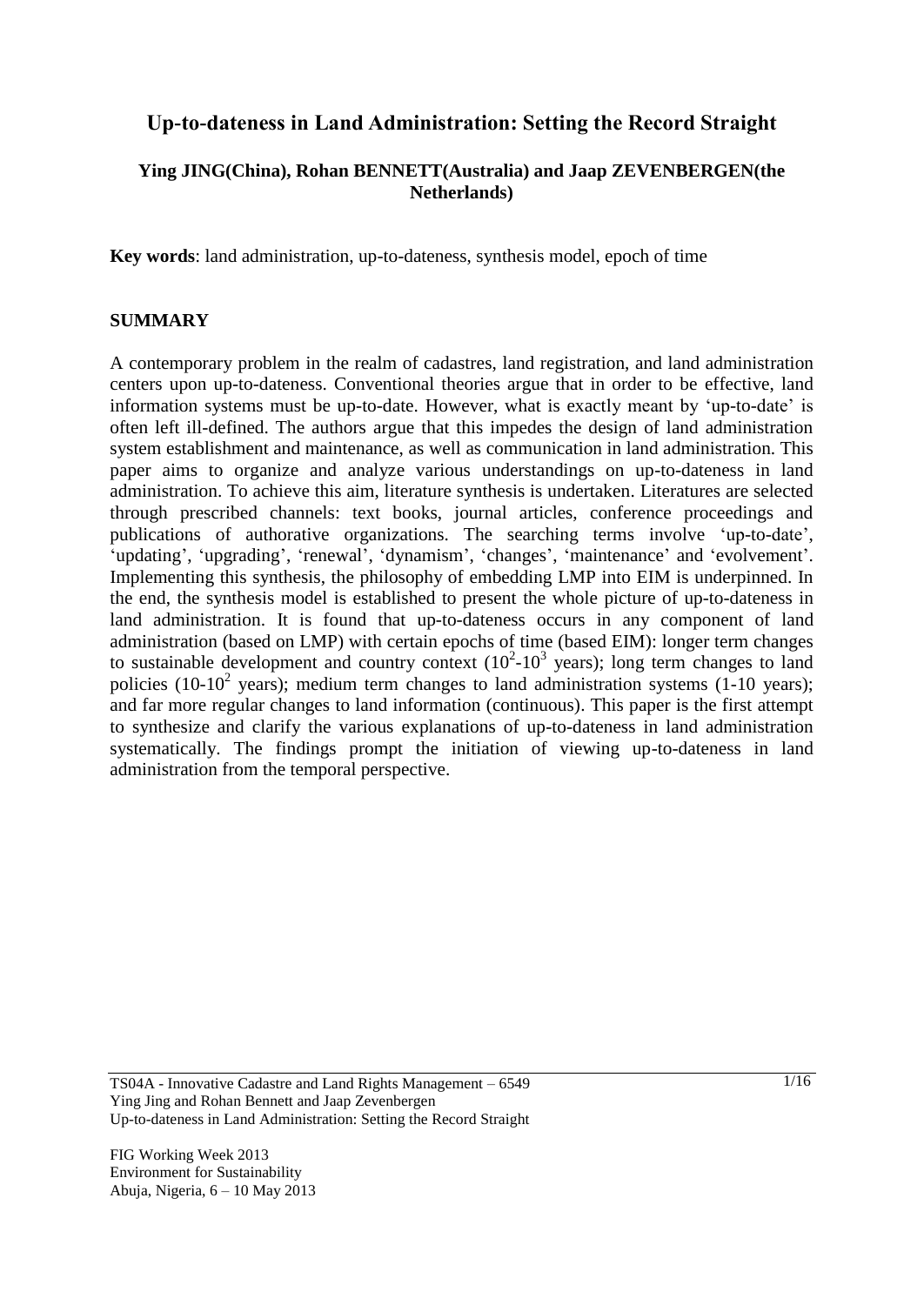# **Up-to-dateness in Land Administration: Setting the Record Straight**

### **Ying JING(China), Rohan BENNETT(Australia) and Jaap ZEVENBERGEN(the Netherlands)**

## **1**.**INTRODUCTION**

Up-to-dateness is a contemporary problem in the realm of cadastres, land registration, and land administration. It is argued that up-to-dateness is closely relating to or determines the efficacy of land administration functions [\(Effenberg,Williamson, 1996;](#page-12-0) [Enemark, 1998;](#page-12-1) [Henssen, 2002;](#page-12-2) [Hesse,Benwell et al., 1990;](#page-12-3) [Karnes, 2004;](#page-13-0) [Larsson, 1991;](#page-13-1) [Zevenbergen,](#page-14-0)  [2009\)](#page-14-0). However what is exactly meant by up-to-dateness is often left ill-explained in land administration science. In this context, it is necessary to make a clarification. Whilst it may appear a trivial point, the implications are important.

Normally, up-to-dateness in land administration is understood as occurring between land information system establishment and maintenance phases. Donors who fund land-related projects in developing countries tend to be project-oriented. The establishment of a land information system fits comfortably with this management approach: a project team can be created and managed until completion with a fixed amount of resources. System maintenance is less amenable: ongoing resources, impetus and skills are required. For these reasons, many establishment efforts are an initial success, yet many attempts fail in the end as they do not adequately consider the issues of up-to-dateness after the project is accomplished. In this view, it is believed that understanding up-to-dateness in land administration science will contribute to fit-for-purpose maintenance regimes design for land information system.

In land administration theories, up-to-dateness is interpreted from sporadic perspectives with various terms, involving 'up-to-date' and 'updating' [\(Scheu,Effenberg et al., 2000;](#page-13-2) [Williamson,Enemark et al., 2009\)](#page-14-1), 'upgrading' [\(Scheu,Effenberg et al., 2000\)](#page-13-2), 'renewal' [\(Henssen, 2002\)](#page-12-2), 'dynamism' [\(van der Molen, 2002;](#page-13-3) [Zevenbergen, 2002\)](#page-14-2), 'change' [\(Ding,](#page-12-4)  [2003;](#page-12-4) [Mattsson, 1999;](#page-13-4) [Williamson, 2006;](#page-14-3) [Williamson,Ting, 2001\)](#page-14-4), 'maintenance' [\(Dale,McLaughlin, 1999;](#page-12-5) [Scheu,Effenberg et al., 2000\)](#page-13-2), and 'evolvement' [\(Kaufmann, 1999;](#page-13-5) [Ting, L.,Williamson, I., 1999;](#page-13-6) [Ting,Williamson et al., 1999;](#page-13-7) [Williamson,Grant, 1999;](#page-14-5) [Williamson,Wallace et al., 2006\)](#page-14-6). The preliminary synthesis is made by [\(Williamson,Enemark](#page-14-1)  [et al., 2009\)](#page-14-1) to organize up-to-date or dynamic components of land administration. Yet there still lacks a systematic synthesis of these diversified understandings on up-to-dateness. As such, 'up-to-dateness' needs re-evaluation as the first step. This paper aims to re-evaluate 'upto-dateness' through literature synthesis. The subsequent sections of this paper are methodology, result, discussion and conclusion.

### **2**.**METHODOLOGY**

A research synthesis is for analyzing and organizing literatures [\(Hart, 1999\)](#page-12-6). Based on the

 $\frac{2}{16}$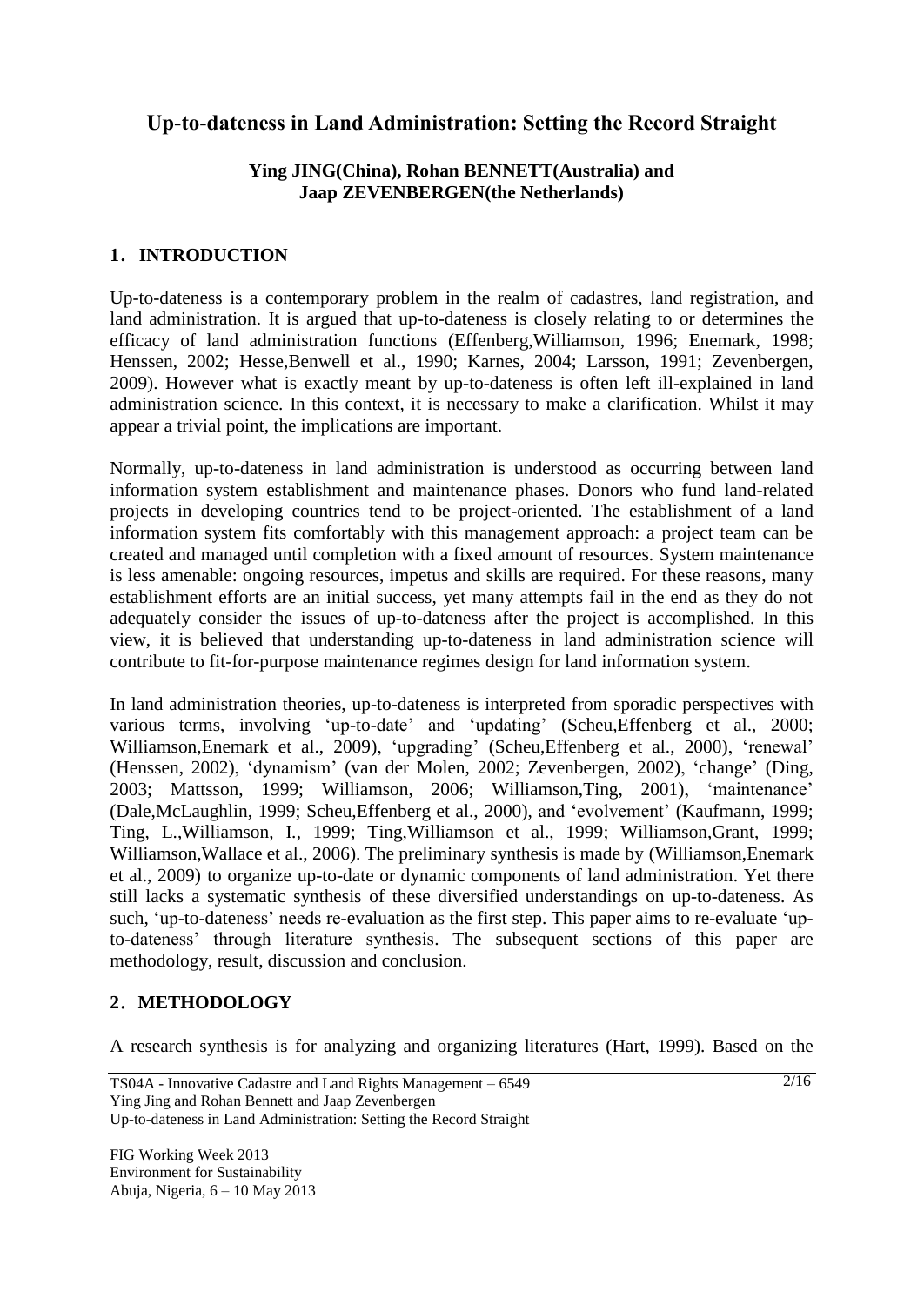problem formulated, the qualitative study involved literature selection, analysis, and presentation of results (i.e., synthesis modeling) [\(Cooper, 1998\)](#page-12-7). This methodology was adopted to identify, compare and re-evaluate various interpretations of up-to-dateness among land administration theories.

The synthesis philosophy underpinning in this study is embedding Land Management Paradigm (LMP) into the Model of Economics of Institutions (EIM). LMP and EIM models were respectively developed by [\(Enemark, 2005\)](#page-12-8) and [\(Williamson, 1998\)](#page-14-7). LMP is the latest typical model representing the land administration domain. LMP provides the basis for classifications of land administration domain. EIM is the classical model of institutional changes. EIM provides temporal perspective to view interpretations of up-to-dateness in land administration.

Based on this philosophy, the synthesis process was implemented. Firstly, the selection process used prescribed channels - textbooks, journals, conference proceedings and publications of authorized organizations. Search terms included: updating, upgrading, dynamism, changes, renewal, maintenance and evolvement. These terms were considered to be covered by up-to-dateness in land administration. Then, categorization and analysis ensued. In the end, a synthesis model was established to present a holistic view of up-todateness in land administration.

## **3**.**RESULT**

This section attempts to synthesize all the existing interpretations of up-to-dateness in land administration. As discussed, LMP was the chosen model to classify these various interpretations. LMP is shown as below.



Figure 1: Land management paradigm [\(Enemark, 2005\)](#page-12-8)

TS04A - Innovative Cadastre and Land Rights Management – 6549 Ying Jing and Rohan Bennett and Jaap Zevenbergen Up-to-dateness in Land Administration: Setting the Record Straight

FIG Working Week 2013 Environment for Sustainability Abuja, Nigeria, 6 – 10 May 2013 3/16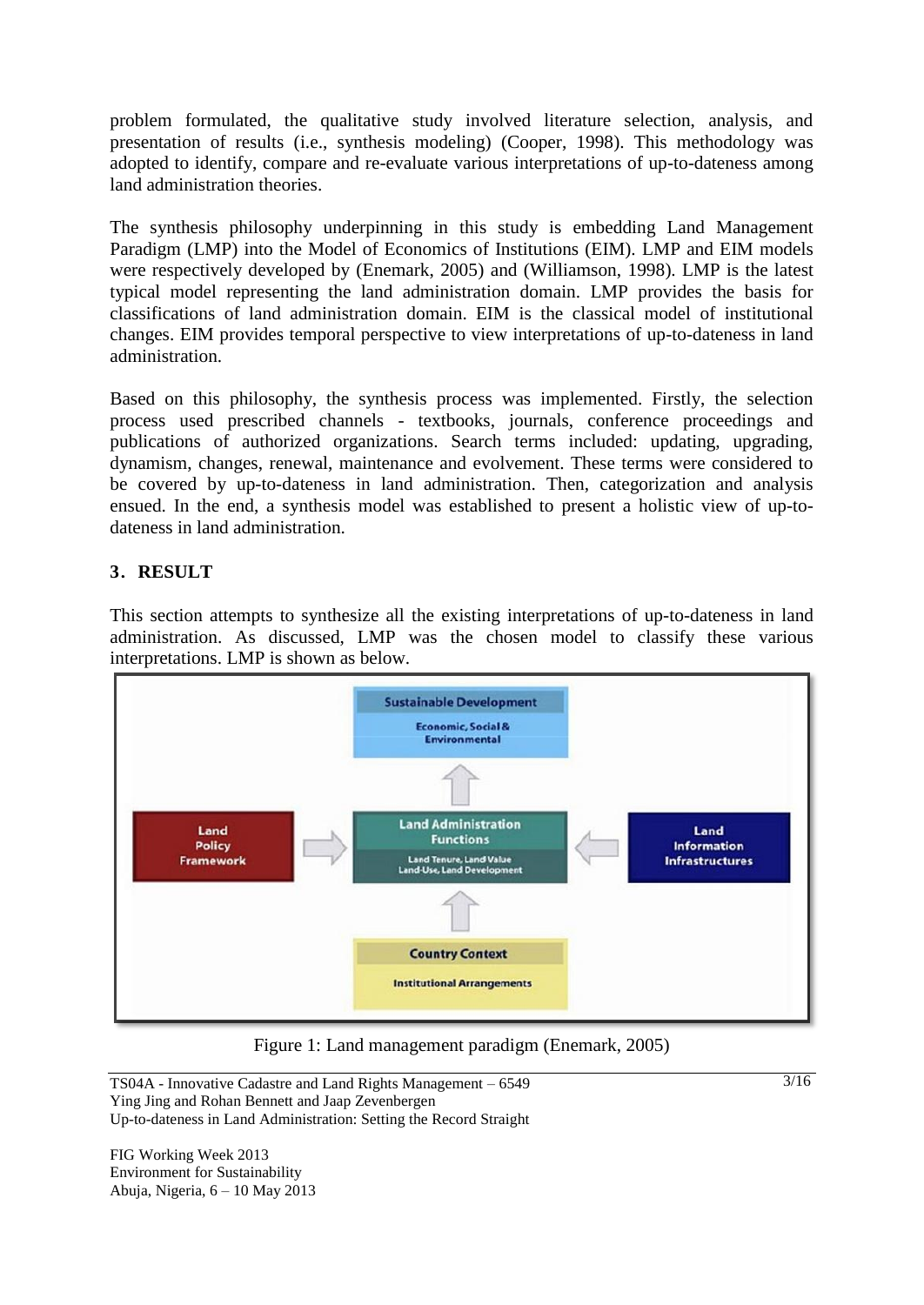Seen from Figure 1, LMP consists of five components: sustainable development, land policy, land administration functions, land information infrastructures and country context. A wide range of literatures reveal that up-to-dateness occurs in any component of LMP. Up-todateness of each component could be equally understood as its dynamism with temporality. This temporality can be appropriately analyzed through EIM, shown in Figure 2.



Figure 2: Economics of institutions [\(Williamson, 1998\)](#page-14-7)

This well-known EIM suggests that institutional changes occur in four hierarchical epochs of time in the unit of year. They are successively  $10^2 \text{-} 10^3$  (social theory),  $10 \text{-} 10^2$  (economics of property rights/positive political theory), 1-10 (transaction cost economics) and continuous (neoclassical economics/agency theory). This temporal hierarchy is applied to analyze up-todateness in land administration.

Prior to holistic synthesis, Dynamic Land Administration System (DLAS) is worth mentioning, shown in Table 1.

TS04A - Innovative Cadastre and Land Rights Management – 6549 Ying Jing and Rohan Bennett and Jaap Zevenbergen Up-to-dateness in Land Administration: Setting the Record Straight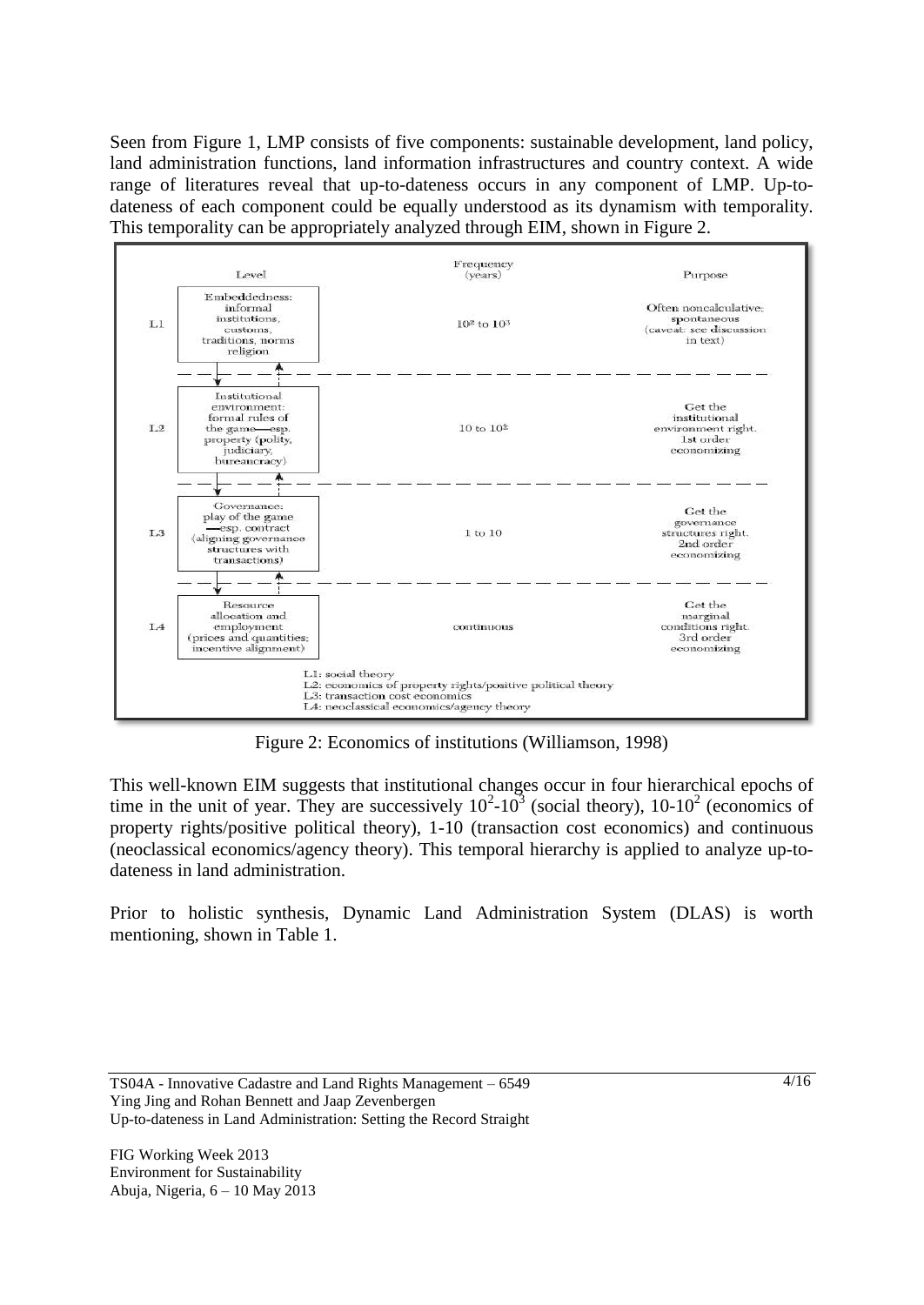| <b>Dimension One</b>   | Evolution of human-to-land relationships.                                                                                                           |
|------------------------|-----------------------------------------------------------------------------------------------------------------------------------------------------|
| <b>Dimension Two</b>   | Evolving ICT and globalization, and their effect on the<br>design and operation of LAS.                                                             |
| <b>Dimension Three</b> | The dynamic nature of the information within LAS, such<br>as changes in ownership, valuation, land use, and the land<br>parcel through subdivision. |
| <b>Dimension Four</b>  | Changes in the use of land information.                                                                                                             |

Table 1: Dynamic land administration system [\(Williamson,Enemark et al., 2009\)](#page-14-1)

This table shows land administration dynamism. This could be regarded as the latest preliminary synthesis of up-to-dateness in land administration. However, we still argue a more holistic synthesis, based on pre-existing theories. That is, to provide a more complete view of up-to-dateness in land administration. Accordingly, the following starts this synthesis through the lens of embedding LMP into EIM.

#### **3.1 Country context**

Country context refers to institutional arrangements [\(Enemark,Williamson et al., 2005\)](#page-12-9). Country context, namely institutions, needs up-to-dateness. Institutions are humanly-devised constraints for shaping human interaction, more broadly, the rules of societal rules for structuring incentives of human exchange in political, social, and economic [\(North, 1990\)](#page-13-8).

Institutions should constantly evolve themselves due to the requirements of the community for becoming open, transparent and effective [\(Williamson,Grant, 1999\)](#page-14-5), for better supporting land policies and good governance implementation [\(Enemark,Williamson et al., 2005\)](#page-12-9) and as the key of understanding historical change due to shaping the way of societal evolvement [\(North, 1990\)](#page-13-8). Institutions change incrementally, rather than discontinuously as a consequence of changes in rules, constraints and enforcement [\(North, 1990\)](#page-13-8). Institutional changes or evolvement presents the significance of country context up-to-dateness.

Country context up-to-dateness is found concerning temporality. This temporality represents in certain epoch of time, fitting into level 1  $(10^2-10^3)$  years) of EIM. The following two diagrams can make clear demonstration.

TS04A - Innovative Cadastre and Land Rights Management – 6549 Ying Jing and Rohan Bennett and Jaap Zevenbergen Up-to-dateness in Land Administration: Setting the Record Straight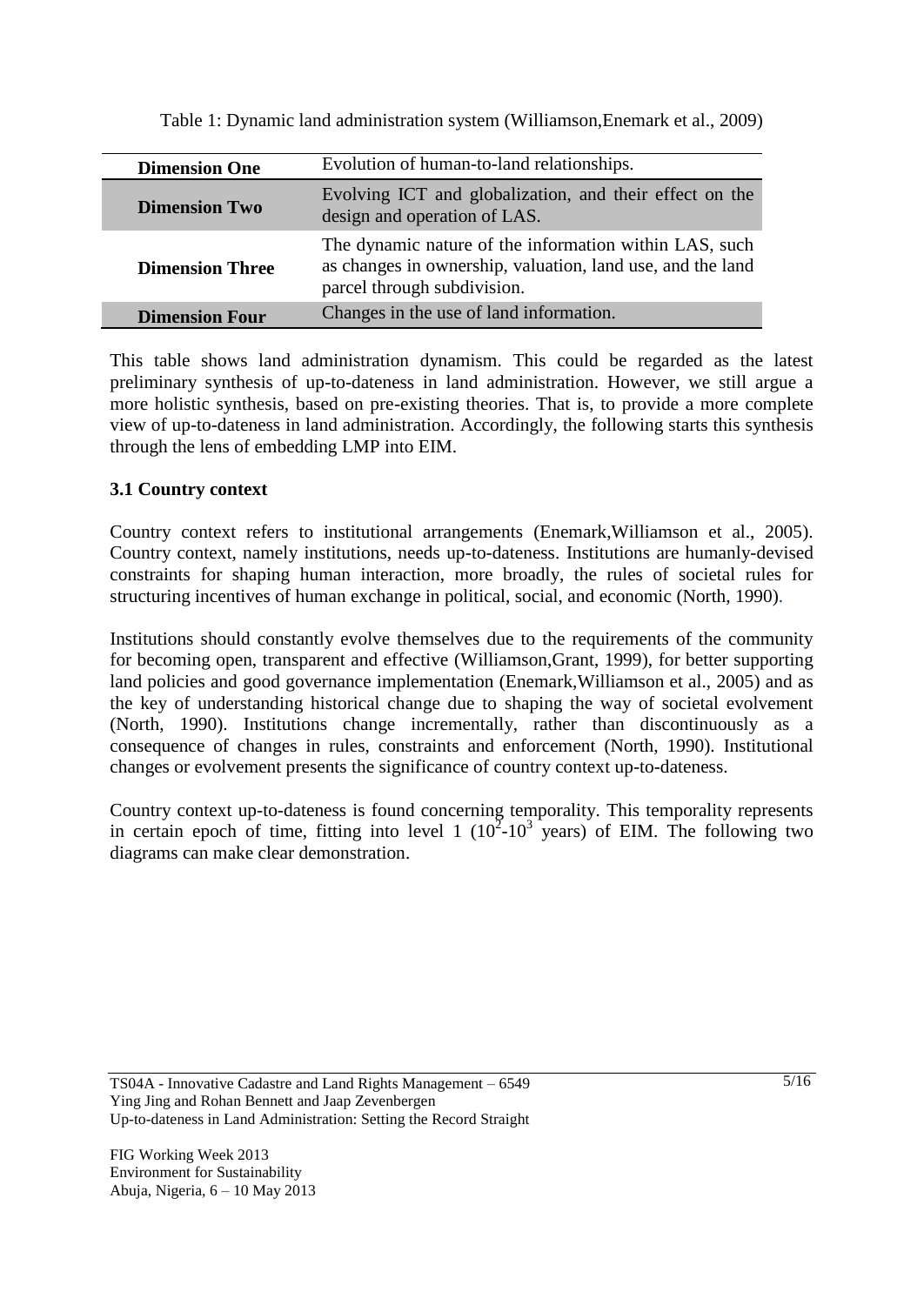

Figure 3: Main phases in the humankind/land relationship and cadastral evolution [\(Ting,](#page-13-6)  [L.,Williamson, I., 1999;](#page-13-6) [Ting,Williamson et al., 1999\)](#page-13-7)



Figure 4: The evolution of modern cadastres [\(Williamson, 2001a\)](#page-14-8)

Seen from figure 3, a specific focus on land administration evolvement through western context specifically reflects into: 1) attitudes towards land shift: from wealth, commodity, and scarce resource to scarce community resource; 2) cadastral functions shift: from record, fiscal, land market, planning to multi-purpose. All these occurred fundamentally as a result from country context changes. All these evolvements match the epochs of time from up to late 1700's, late 1700's to WW II, Post WW II & Post-War reconstruction, to 1980's onwards. In Figure 2, epoch of time  $(10^2 - 10^3 \text{ years})$  could be preliminarily shown.

Figure 4 shows this epoch of time  $(10^2-10^3 \text{ years})$  more clearly and accurately: 1) changes from agricultural revolution to feudalism, industrial revolution to information revolution, in

TS04A - Innovative Cadastre and Land Rights Management – 6549 Ying Jing and Rohan Bennett and Jaap Zevenbergen

6/16

Up-to-dateness in Land Administration: Setting the Record Straight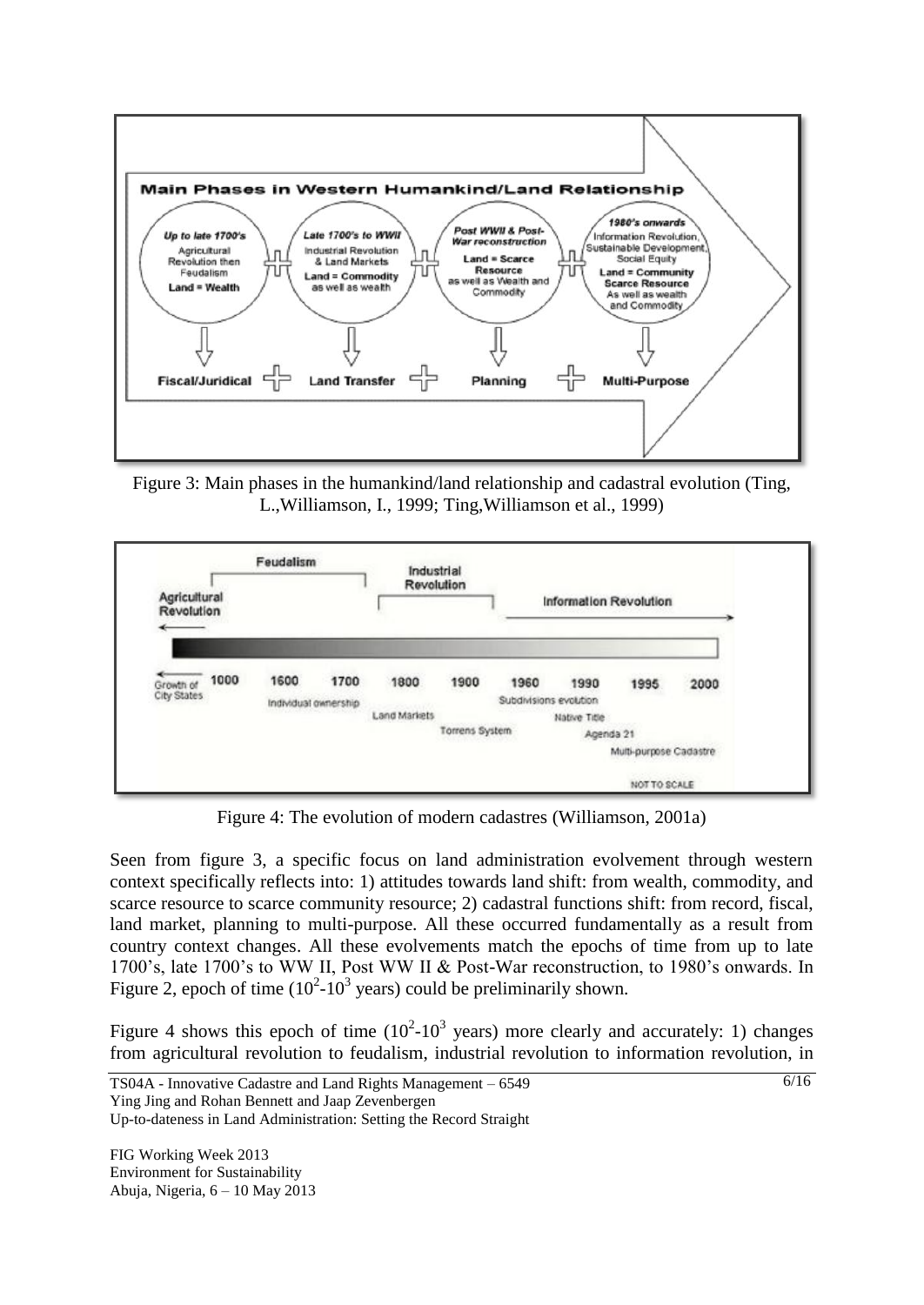epoch of time 700 years, 100 years and more than 100 years; 2) changes from growth of city states, to individual ownership, land markets, Torrens system, subdivision evolution, native title, agenda 21 and multi-purpose cadastres, in epoch of time of around 100 years. As such, epoch of time for up-to-dateness of country context fits into Level 1 of EIM  $(10^2$ -10<sup>3</sup> years).

## **3.2 Sustainable development**

Sustainable development is deemed as the current overarching aim of land administration. This overarching aim of land administration is up-to-date as well. The initial aim of land administration originated from its initial establishment by Napoleon in France - land taxation [\(Williamson, 1983\)](#page-13-9), shifted to land market (land as commodity) [\(Ting, L.,Williamson, I.,](#page-13-6)  [1999;](#page-13-6) [Ting,Williamson et al., 1999\)](#page-13-7), to multi-purpose service [\(Dale,McLaughlin, 1988;](#page-12-10) [Dueker,Kjerne, 1989;](#page-12-11) [Ting, L.,Williamson, I. P., 1999\)](#page-13-10), to current sustainable development [\(Bennett,Wallace et al., 2008a;](#page-12-12) [Enemark, 2001,](#page-12-13) [2007,](#page-12-14) [2009;](#page-12-15) [van der Molen, 2001;](#page-13-11) [Williamson, 2001b;](#page-14-9) [Williamson,Enemark et al., 2009,](#page-14-1) [2010\)](#page-14-10). This overarching aim is argued not static, and will continuously changing in response to social evolvement.

The overarching aim underpins modern land administration design. Land administration design closely depends on the societal requirements in the country context. As such, epoch of time of this evolvement is argued to keep the same pace of country context. That is, its epoch of time is believed to fit into level  $1 (10^2 - 10^3 \text{ years})$  of EIM.

# **3.3 Land policy**

Land policy needs updating. Three cases can show the necessity of land policy up-todateness: 'land reform policy' published in world bank in 1975 should be updated considering changes of requirements of title types and land market efficiency after decades of years [\(Deinlnger,Binswanger, 1999\)](#page-12-16); China's land policy since 1978 has been changed dramatically in response to land allocation systems adjustment [\(Ding, 2003\)](#page-12-4); Chinese cultivated land use changes between 1999 and 2007 resulted in policy changes and evolving [\(Song,Ouyang et al.,](#page-13-12)  [2012\)](#page-13-12). These cases could also imply that the epoch of time for land policy up-to-dateness is decades of time.

Land legislation, in this paper, is considered involving into land policy. Because setting or refining of legal rules is the subsequent procedure to land policy updating. Similarly, land legislation needs up-to-dateness [\(Van der Molen,Österberg, 1999\)](#page-13-13). This up-to-dateness could be presented in 'reforming' and 'strengthening': land legislation needs reforming to become modern, standardized and simple through simplifying title nature (reduce to limit tenure types), enabling compulsory registration, introducing state guarantees in case of risks or integrating land-related laws into one systematic legislation [\(Dale,McLaughlin, 1999\)](#page-12-5); legal principles should be strengthened for protecting land ownership and creating effective land markets; surging regulatory requirements drive the move to legalize almost all aspects of human behavior, especially for land administration issues [\(Bennett,Wallace et al., 2008b;](#page-12-17) [Wallace,Williamson, 2006\)](#page-13-14). Legal updating is closely relating to or directly determined by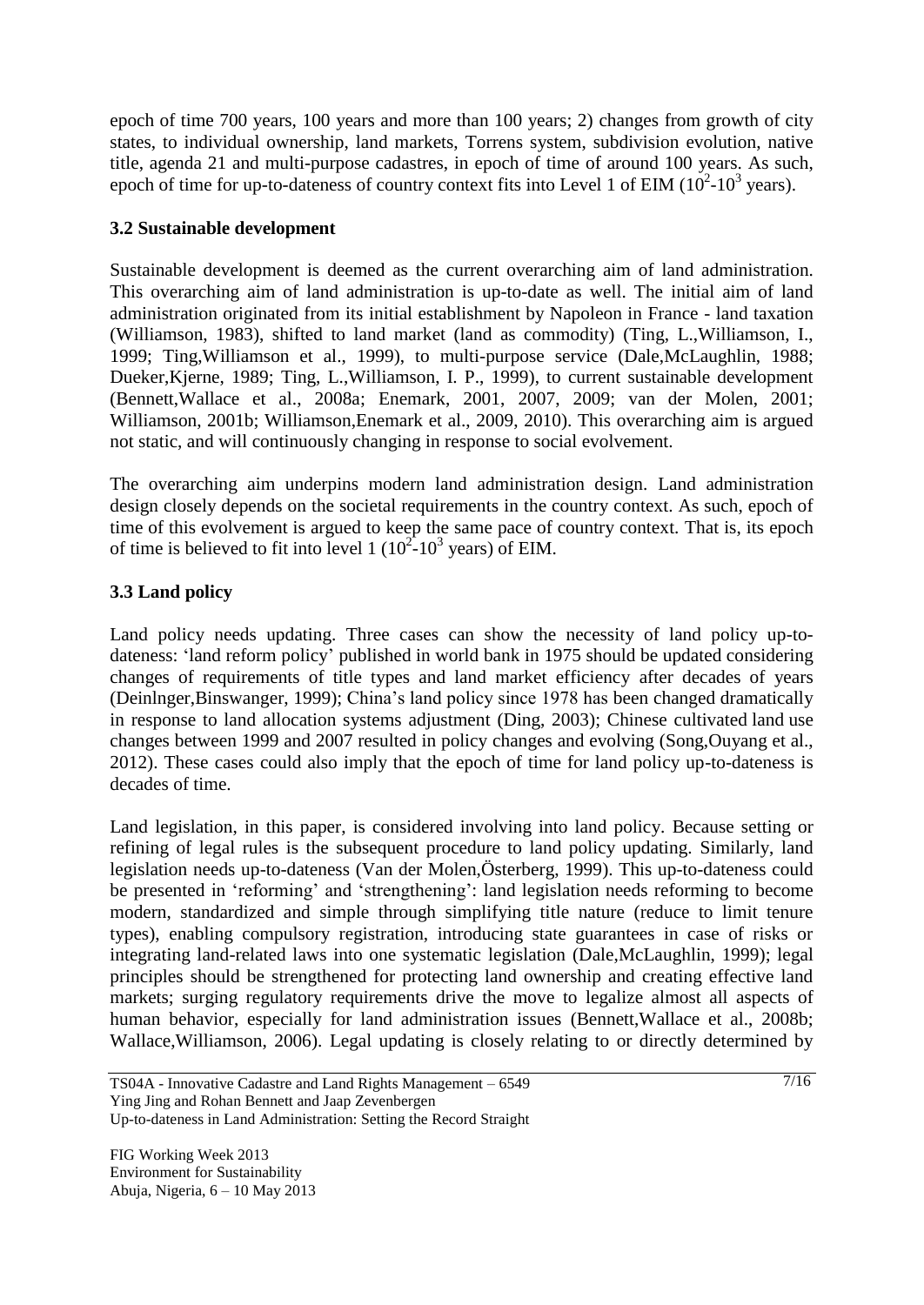land policy. As such, various channels to achieve legal updating is actually demonstrating the necessity of land policy updating.



Figure 5: The policy focus on land administration has changed through time [\(Williamson,](#page-14-3)  [2006\)](#page-14-3)

Land policy up-to-dateness fits into level 2 (10-10<sup>2</sup> year) of EIM. From figure 5, we can see that land policy evolves keeping pace with economic, environmental, social, governmental and informatics development, for purposes of building instruments, building markets, supporting development and driving development. The temporal span is respectively from the Second World War, the year of 1975, the year of 1990, the year of 2003 to the year of 2010. As such, figure 5 provides a clear picture and proves that land policy evolvement is in  $10-10^2$ years.

### **3.4 Land administration functions**

Land administration systems need updating inevitably and essentially for efficiency improvement or at least avoiding degradation due to dynamic human-to-land relationship [\(Smith, 1990;](#page-13-15) [Williamson, 1990\)](#page-13-16). This up-to-dateness can be presented in 'dynamic', 'evolvement' and 'reform' aspects: land administration systems contain dynamic component, reflecting in land tenure, land use and land value [\(van der Molen, 2002\)](#page-13-3); due to land administration system evolvement, a modern framework is needed in response to the demands of sustainable development [\(Kaufmann, 1999\)](#page-13-5); land administration system reform could be standardizing procedures, minimizing duplication, introducing risk management, developing 'one-stop shopping' facilities for the provision of public services or decentralizing selected operations to local community [\(Dale,McLaughlin, 1999\)](#page-12-5). All these demonstrate the necessity

TS04A - Innovative Cadastre and Land Rights Management – 6549 Ying Jing and Rohan Bennett and Jaap Zevenbergen

Up-to-dateness in Land Administration: Setting the Record Straight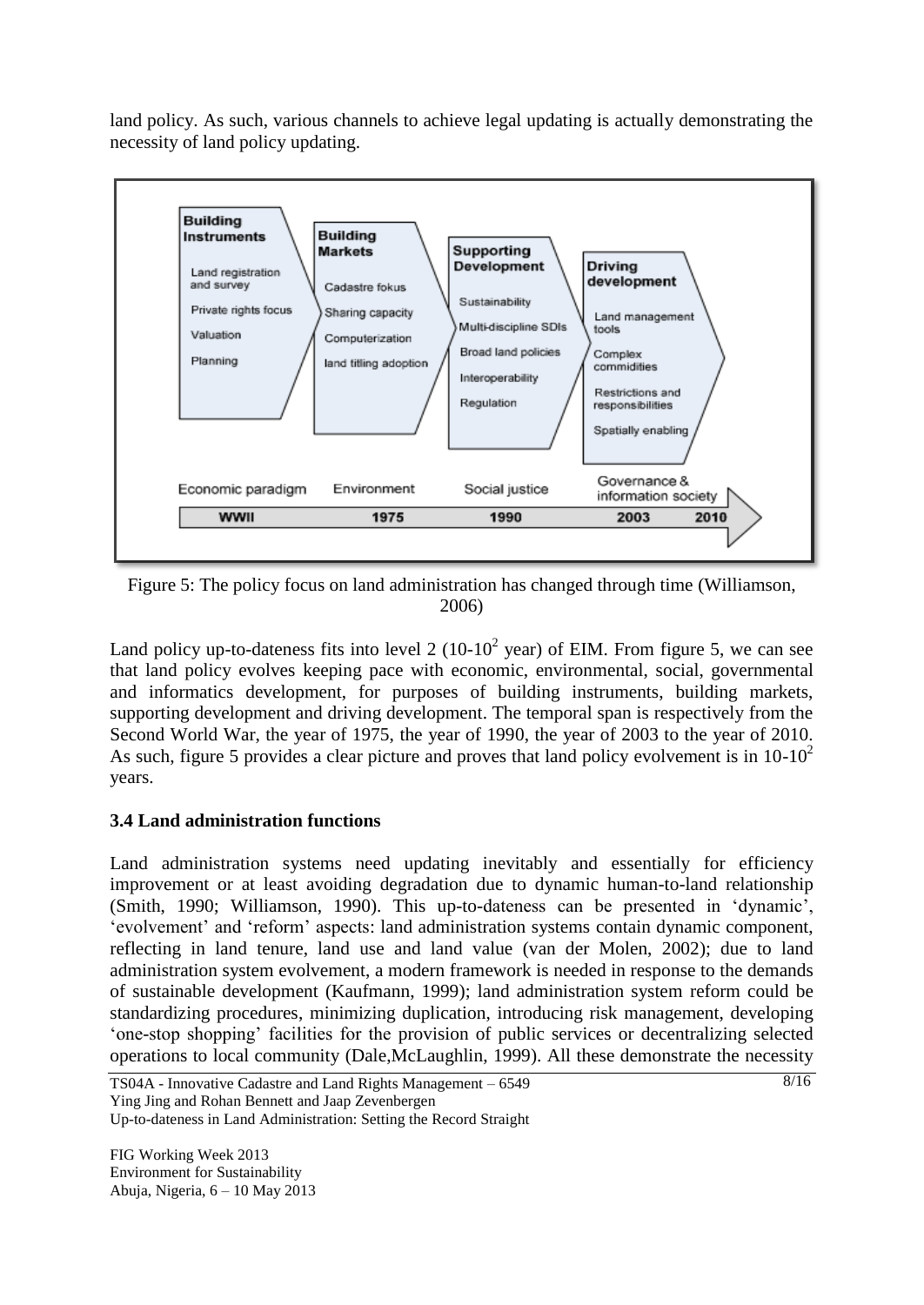of updating land administration systems through different channels for achieving sustainable development.



Figure 6: Technical evolution of land administration [\(Williamson,Wallace et al., 2006\)](#page-14-6)

Up-to-dateness of land administration systems fit into the Level 3 (1-10 year) of EIM, which can be shown in figure 6. Driven by technological development, land administration systems shift from paper records (1970), computerized systems (1980), online land administration (1990), e-land administration (2005) to iLand (2010). The epoch of time for land administration matches 1-10 years. It is believed that this epoch of time is also changing due to dynamic technological, political and economic development.

# **3.5 Land information infrastructures**

Land information infrastructures, in this paper, refer to land information. A lot of scholars emphasized the necessity of land information: land information should be up-to-date due to inheritance, prescription, erosion or accretion along rivers, and calamities [\(Henssen, 2002\)](#page-12-2); land information accuracy should be upgraded through the process of updating to achieve land administration maintenance [\(Scheu,Effenberg et al., 2000\)](#page-13-2); cadastres are expected to be updated and accessed in real-time because of political, environmental, technological, socialeconomic drivers [\(Bennett,Rajabifard et al., 2010;](#page-12-18) [Tambuwala,Bennett et al., 2010\)](#page-13-17); land information up-to-dateness can be elaborated through the Dynamic Model of Land Registration System (DMLRS) in Figure 7 and three parameters for land information changes (transfer of property rights, property formation and alteration of land use) introduced by [\(Mattsson, 1999\)](#page-13-4) .

TS04A - Innovative Cadastre and Land Rights Management – 6549 Ying Jing and Rohan Bennett and Jaap Zevenbergen Up-to-dateness in Land Administration: Setting the Record Straight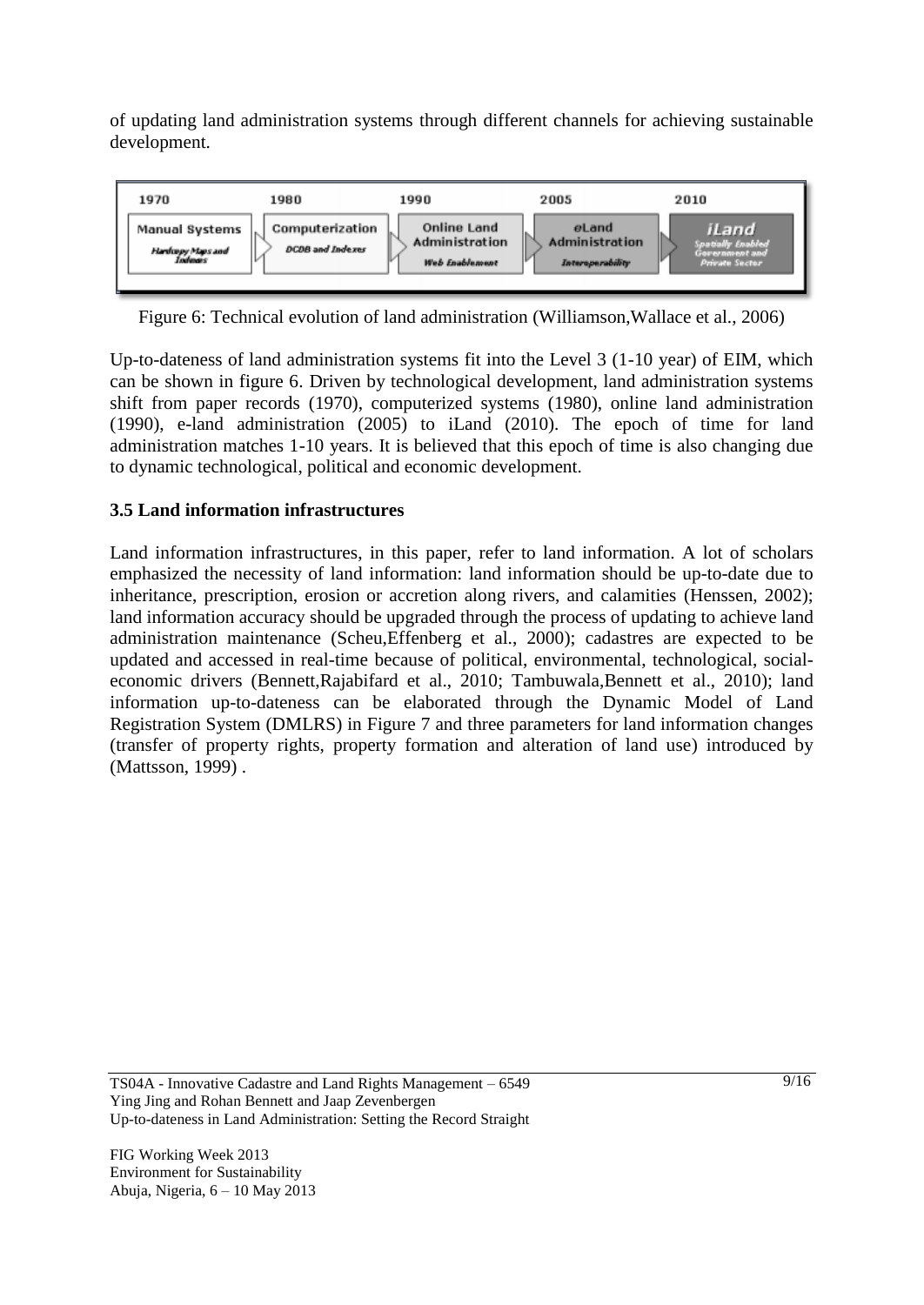

Figure 7: Dynamic model of land registration system [\(Zevenbergen, 2002\)](#page-14-2)

In Figure 7, two categories of land information up-to-dateness are reflected in the updating process of land registration. One is textual information changes through transfer. The other is graphical information changes through subdivision.

Land information up-to-dateness should fit into level 4 of EIM (continuous). Even though cadastral information updating occurs in various epoch of time globally in reality. Considering the rapid growing demand for land information, continuous land information updating is extremely essential to keep conformity with reality for land-related services and geo-political decision makings.

TS04A - Innovative Cadastre and Land Rights Management – 6549 Ying Jing and Rohan Bennett and Jaap Zevenbergen Up-to-dateness in Land Administration: Setting the Record Straight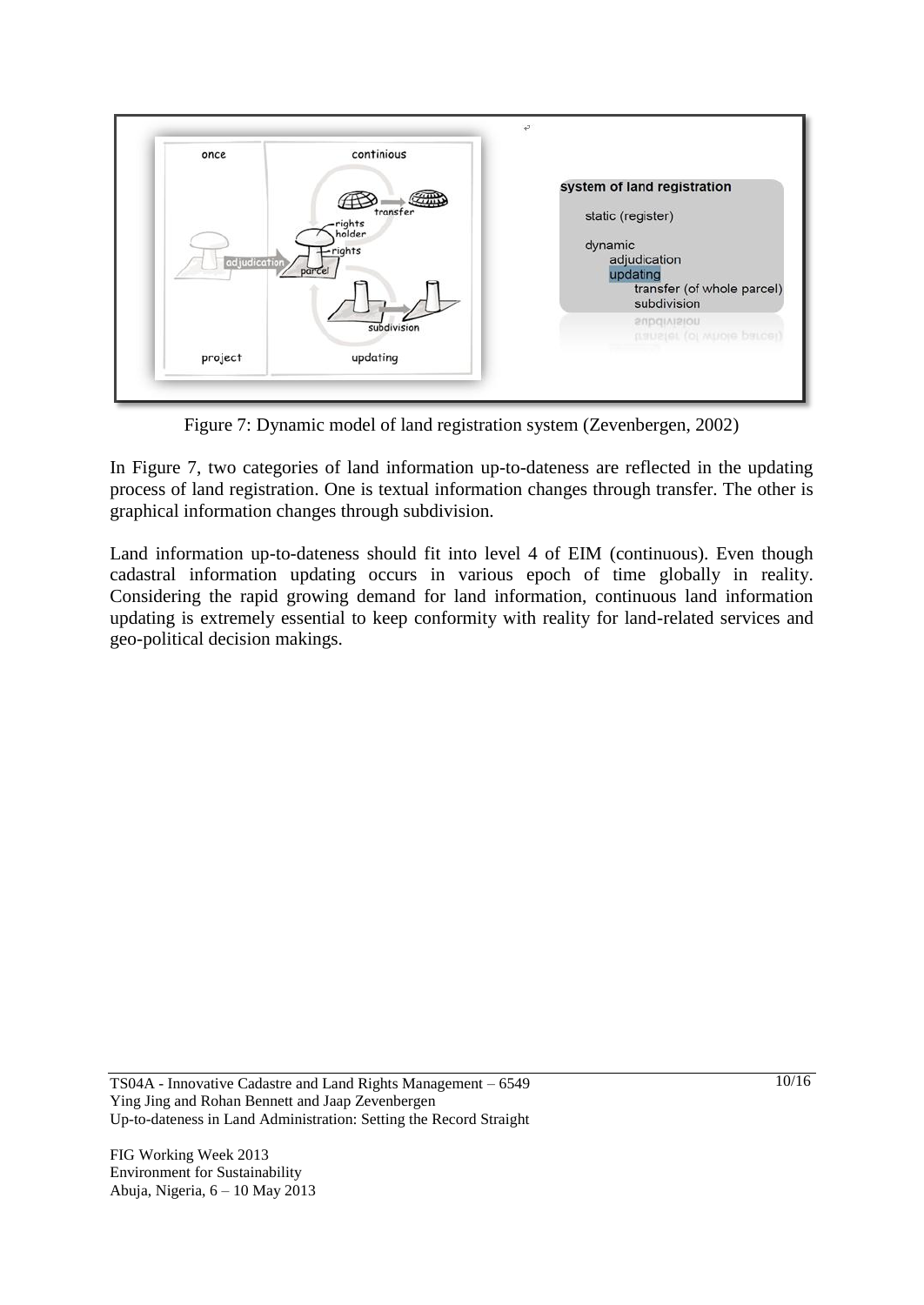#### **4**.**DISCUSSION**

The findings of this study can be shown in Figure 8:



Figure 8: Epochs of time for up-to-dateness in land administration

It is revealed that up-to-dateness occurs in any component of land administration, through literatures in terms of 'up-to-date', 'updating', 'upgrading', 'renewal', 'dynamism', 'changes', 'maintenance'and 'evolvement' in land administration. Furthermore, up-to-dateness is found to concern certain epochs of time in land administration: up-to-dateness of country context and sustainable development fits in the level 1 of EIM  $(10^2-10^3)$ ; up-to-dateness of land policy is in the level 2 of EIM  $(10-10^2)$ ; up-to-dateness of land administration systems is in the level 3 of EIM (1-10); and up-to-dateness of land information is in the minimal epoch of time level 4 of EIM (continuous).

Based on the main findings, further implications are argued that grasping principles in regards with the exact epochs of time of up-to-dateness in land administration will facilitate land administration activities: through mastering principles on epoch of time for country context up-to-dateness, institutional reform could be exactly predicted and relevant preparations could be well made in advance; through epoch of time for sustainable development up-to-dateness, the vision or overarching aim of land administration could be foreseen, and this will ultimately contribute to state development and stability due to considering the changing societal real requirements; through epoch of time for land policy up-to-dateness, proactive and reasonable land policy initiatives could be made by politicians; according to epoch of time for up-to-dateness of land administration system, land administrators could make responses to enhance land administration in advance; the last but not the least, epoch of time for land

TS04A - Innovative Cadastre and Land Rights Management – 6549 Ying Jing and Rohan Bennett and Jaap Zevenbergen

Up-to-dateness in Land Administration: Setting the Record Straight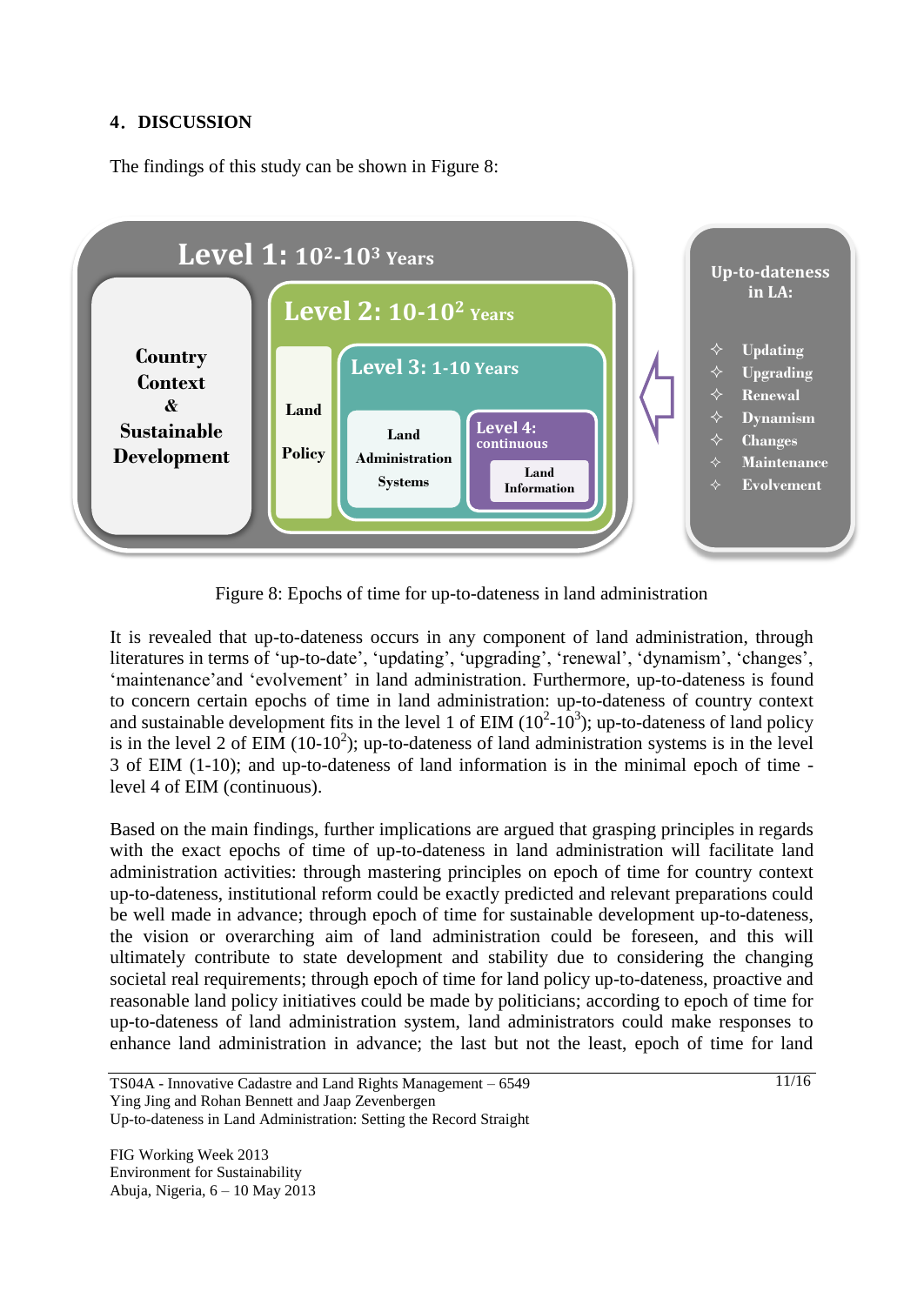information up-to-dateness is the core of up-to-dateness in land administration, influencing all other components within land administration domain. Accordingly, mastering principles on exact epoch of time for up-to-dateness is believed to guide managerial activities in land administration.

Despite the main findings and further implications, the limitations of this study are worth mentioning: firstly, classification of LMP is probably limited - whether there is other components of land administration need probing or supplementing; secondly, hierarchies of EIM could be further reconsidered - whether the four levels need subdivision; thirdly, the synthesis model still needs further supplementing based on detailing epoch of time and supplementing components of land administration; fourthly, whether up-to-dateness of each component with certain epochs of time should be re-organized or not need reconsidering based on limited literatures. All in all, due to the limitations of LMP, EIM, limited literatures and inevitable environmental changes, the synthesis model itself still needs continuously updating in future. Yet, the synthesis model in this paper is accurate and complete in the present moment.

# **5**.**CONCLUSION**

A wide range of literature reveals that up-to-dateness in land administration is presented in terms of 'up-to-date', 'updating', 'upgrading', 'renewal', 'dynamism', 'changes', 'maintenance', and 'evolvement'. All these diversified interpretations of up-to-dateness could be equally regarded as the dynamism of land administration. The established synthesis model shows that this dynamism occurs in any component of land administration (land information infrastructures, land administration systems, land policy, sustainable development and country context). It also shows that up-to-dateness or dynamism of each component of land administration is found to concern certain epochs of time.

This paper is the first attempt to synthesize and clarify the various explanations of up-todateness in land administration systematically. This synthesis promotes the communication in up-to-dateness of land administration domain. It is also believed to facilitate land administration design and maintenance programs. Furthermore, the findings (the synthesis model) prompt the initiation of viewing up-to-dateness in land administration from the temporal perspective.

This synthesis model is a starting point for initiating research on up-to-dateness from temporal perspective in land administration science. What is the proper epoch of time for up-todateness of each component and how to evaluate the fitness-for-purpose of the current epoch of time could be the interesting directions for further probing.

TS04A - Innovative Cadastre and Land Rights Management – 6549 Ying Jing and Rohan Bennett and Jaap Zevenbergen Up-to-dateness in Land Administration: Setting the Record Straight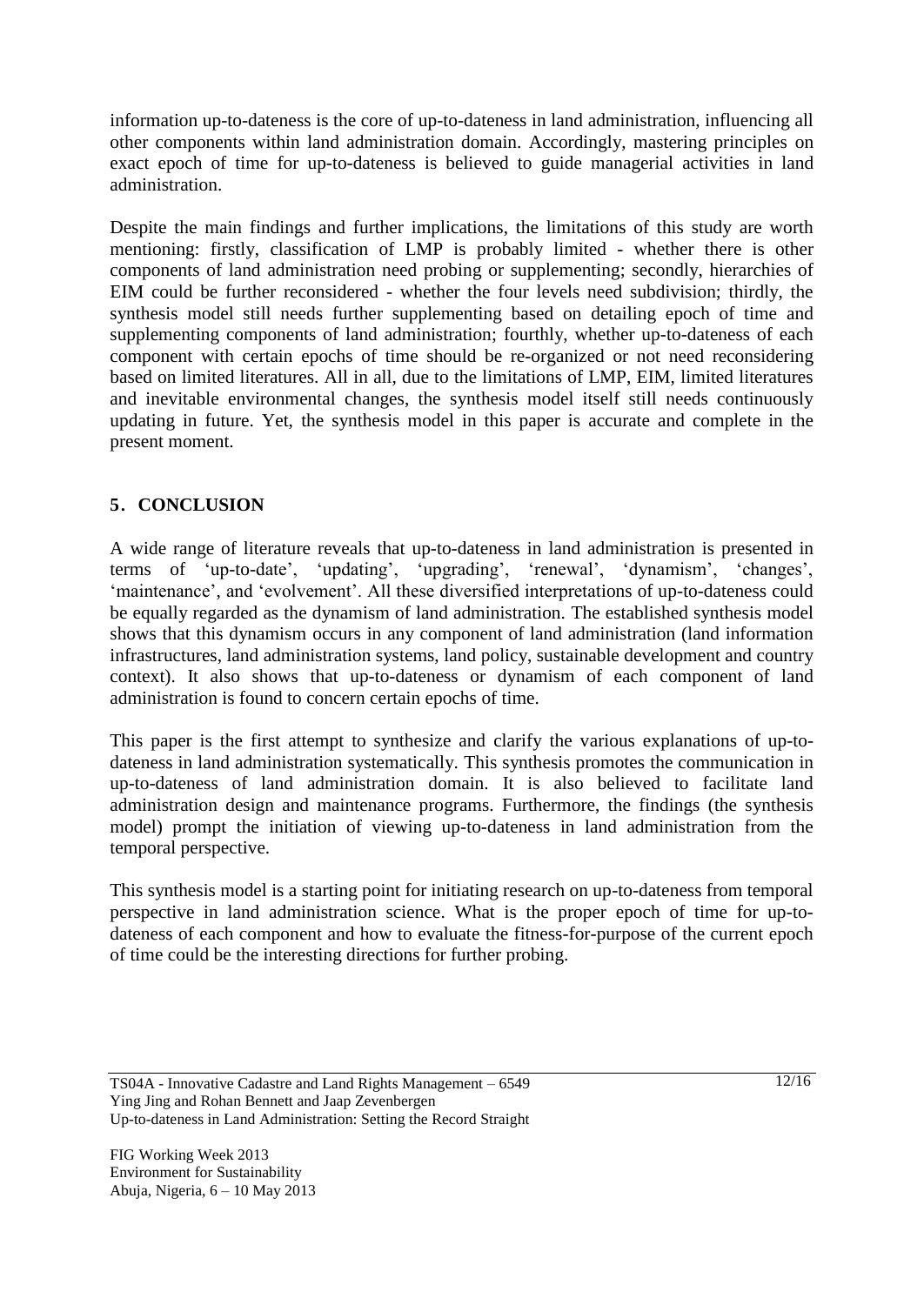#### **REFERENCES**

Bennett, R. (2012). The 'cadastral divide': a view from the bridge, *Geospatial World*. Retrieved from

[http://www.geospatialworld.net/index.php?option=com\\_content&view=article&id=25](http://www.geospatialworld.net/index.php?option=com_content&view=article&id=25107) [107](http://www.geospatialworld.net/index.php?option=com_content&view=article&id=25107)

- <span id="page-12-18"></span>Bennett, R., Rajabifard, A., Kalantari, M., Wallace, J., & Williamson, I. (2010). *Cadastral futures: building a new vision for the nature and role of cadastres*.
- <span id="page-12-12"></span>Bennett, R., Wallace, J., & Williamson, I. (2008a). Organising land information for sustainable land administration. *Land Use Policy, 25*(1), 126-138.
- <span id="page-12-17"></span>Bennett, R., Wallace, J., & Williamson, I. (2008b). A toolbox for mapping and managing new interests over land. *Survey Review, 40*(307), 43-53.
- <span id="page-12-7"></span>Cooper, H. (1998). *Synthesizing research : a guide for literature reviews* (Third edition ed. Vol. 2). Thousand Oaks etc.: Sage.
- Dabiri, O. T. (2012). *The evolutionary trend of cadastre data development in Delta state of Nigeria*.
- <span id="page-12-5"></span>Dale, P., & McLaughlin, J. (1999). *Land administration*: Oxford University Press Oxford.
- <span id="page-12-10"></span>Dale, P. F., & McLaughlin, J. D. (1988). *Land information management. An introduction with special reference to cadastral problems in developing countries*: Clarendon Press.
- <span id="page-12-16"></span>Deinlnger, K., & Binswanger, H. (1999). The evolution of the World Bank's land policy: principles, experience, and future challenges. *The World Bank Research Observer, 14*(2), 247-276.
- <span id="page-12-4"></span>Ding, C. (2003). Land policy reform in China: assessment and prospects. *Land Use Policy, 20*(2), 109-120.
- <span id="page-12-11"></span>Dueker, K. J., & Kjerne, D. (1989). *Multipurpose cadastre: Terms and definitions*.
- <span id="page-12-0"></span>Effenberg, W., & Williamson, I. (1996). Data flows, standards and incremental cadastral update. *Data SIRC, 96*, 7-14.
- <span id="page-12-1"></span>Enemark, S. (1998). Updating Digital Cadastral Maps: the Danish Experience.
- <span id="page-12-13"></span>Enemark, S. (2001). Land administration infrastructures for sustainable development. *Property Management, 19*(5), 366-383.
- <span id="page-12-8"></span>Enemark, S. (2005). Understanding the land management paradigm.
- <span id="page-12-14"></span>Enemark, S. (2007). Integrated Land-Use Management for Sustainable Development. *International Federation of Surveyors*.
- <span id="page-12-15"></span>Enemark, S. (2009). Sustainable land governance. *Coordinates*.
- <span id="page-12-9"></span>Enemark, S., Williamson, I., & Wallace, J. (2005). Building modern land administration systems in developed economies. *Journal of Spatial Science, 50*(2), 51-68.
- <span id="page-12-6"></span>Hart, C. (1999). *Doing a literature review: Releasing the social science research imagination*: Sage Publications Limited.
- <span id="page-12-2"></span>Henssen, I. (2002). *Land registration and cadastre system: principles and related issues*. [For land administration students' education training in ITC faculty, Twente University]. Lecture notes.
- <span id="page-12-3"></span>Hesse, W. J., Benwell, G. L., & Williamson, I. P. (1990). Optimising, maintaining and updating the spatial accuracy of digital cadastral data bases. *Australian surveyor, 35*(2), 109-119.

TS04A - Innovative Cadastre and Land Rights Management – 6549 Ying Jing and Rohan Bennett and Jaap Zevenbergen

Up-to-dateness in Land Administration: Setting the Record Straight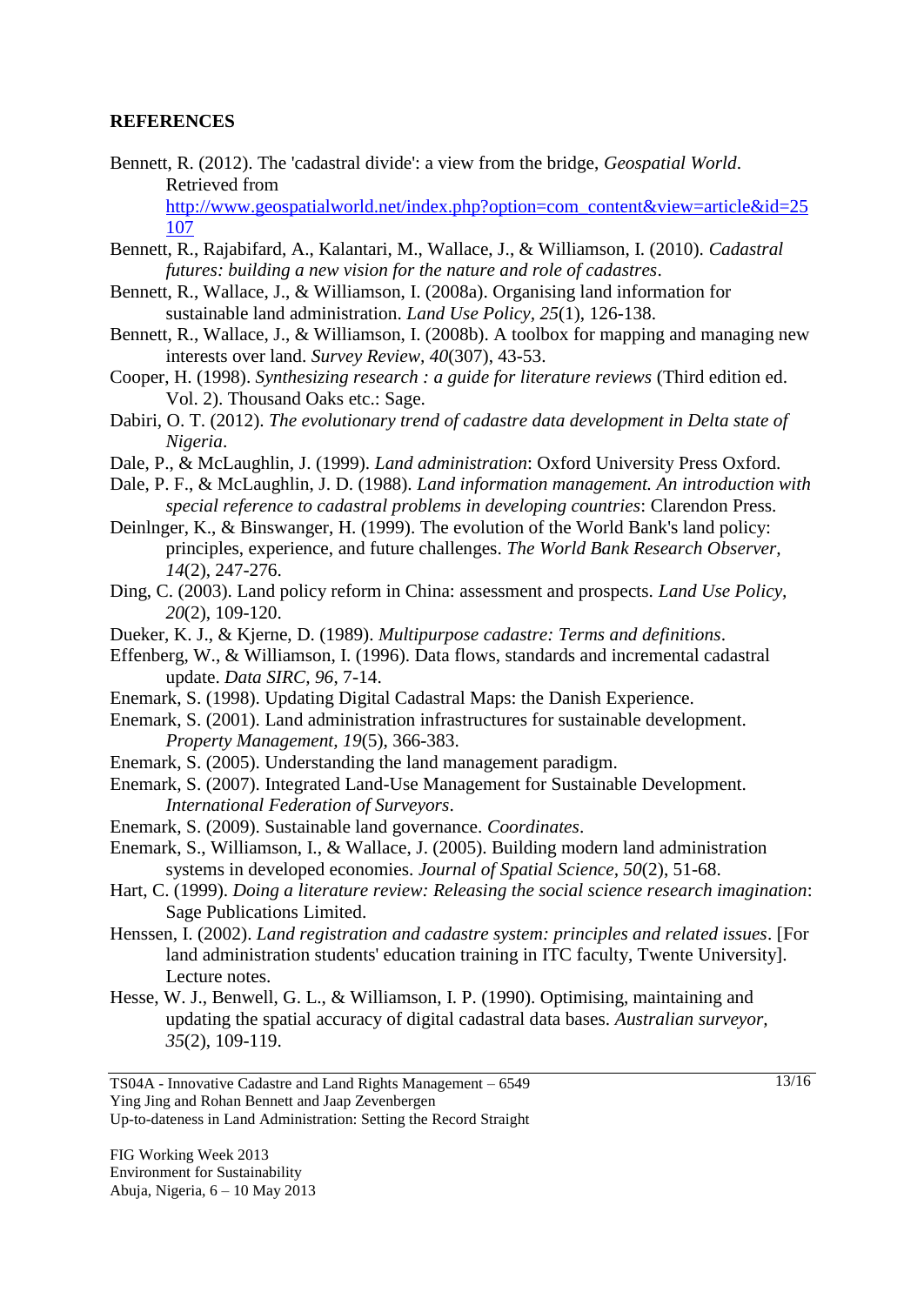- <span id="page-13-0"></span>Karnes, D. (2004). Implementation of date-forward location update in the digital cadastral database. *Computers, Environment and Urban Systems, 28*(5), 511-529.
- <span id="page-13-5"></span>Kaufmann, J. (1999). *Future Cadastres: Implications for future land administration systemsbringing the world together?* Paper presented at the Proceedings of the UN-FIG International Conference on Land Tenure and Cadastral Infrastructures for Sustainable Development, Melbourne.
- <span id="page-13-1"></span>Larsson, G. (1991). *Land registration and cadastral systems*: Longman Scientific and Technical Harlow,, UK.
- <span id="page-13-4"></span>Mattsson, H. (1999). Real Estate Planning as Scientific Subject. *Kart Og Plan, 59*.
- <span id="page-13-8"></span>North, D. C. (1990). *Institutions, institutional change and economic performance*: Cambridge university press.
- <span id="page-13-2"></span>Scheu, M., Effenberg, W., & Williamson, I. (2000). Incremental update and upgrade of spatial data. *Zeitschrift für Vermessungswesen, 4*, 115-120.
- <span id="page-13-15"></span>Smith, G. (1990). *Cadastral Reform: Barriers, Risk & Opportunities.* Paper presented at the Proceedings of FIG XIX Congress International.
- <span id="page-13-12"></span>Song, X. Q., Ouyang, Z., Li, Y. S., & Li, F. D. (2012). Cultivated land use change in China, 1999-2007: Policy development perspectives. [Article]. *Journal of Geographical Sciences, 22*(6), 1061-1078. doi: 10.1007/s11442-012-0983-5
- <span id="page-13-17"></span>Tambuwala, N., Bennett, R., & Rajabifard, A. (2010). A better way to manage land information - the case for a new national infrasturcture to manage information, *Position*.
- <span id="page-13-6"></span>Ting, L., & Williamson, I. (1999). Cadastral trends: A synthesis. *Australian surveyor, 44*(1), 46-54.
- <span id="page-13-7"></span>Ting, L., Williamson, I., Grant, D., & Parker, J. (1999). Understanding the evolution of land administration systems in some common law countries. *Survey Review, 35*(272), 83- 102.
- <span id="page-13-10"></span>Ting, L., & Williamson, I. P. (1999). Cadastral trends: A synthesis. *Australian surveyor, 44*(1), 46-54.
- <span id="page-13-11"></span>van der Molen, P. (2001). *The importance of the institutional context for sound cadastral information management for sustainable policy*. Paper presented at the International Conference on Spatial Information for Sustainable Development, UN-FIG, Nairobi.
- <span id="page-13-3"></span>van der Molen, P. (2002). The dynamic aspect of land administration: an often-forgotten component in system design. *Computers, Environment and Urban Systems, 26*(5), 361-381. doi: 10.1016/s0198-9715(02)00009-1
- <span id="page-13-13"></span>Van der Molen, P., & Österberg, T. (1999). Land tenure and land administration for social and economic development in (Western) Europe. *Proceedings UN/FIG Melbourne*, 276- 299.
- <span id="page-13-14"></span>Wallace, J., & Williamson, I. (2006). Developing cadastres to service complex property markets. *Computers, Environment and Urban Systems, 30*(5), 614-626. doi: 10.1016/j.compenvurbsys.2005.08.007
- <span id="page-13-9"></span>Williamson, I. (1983). The role of the cadastre in a statewide land information system. *Australian surveyor, 31*(8), 567-581.
- <span id="page-13-16"></span>Williamson, I. (1990). *Why cadastral reform?* Paper presented at the National Conference on Cadastral Reform.

TS04A - Innovative Cadastre and Land Rights Management – 6549 Ying Jing and Rohan Bennett and Jaap Zevenbergen

Up-to-dateness in Land Administration: Setting the Record Straight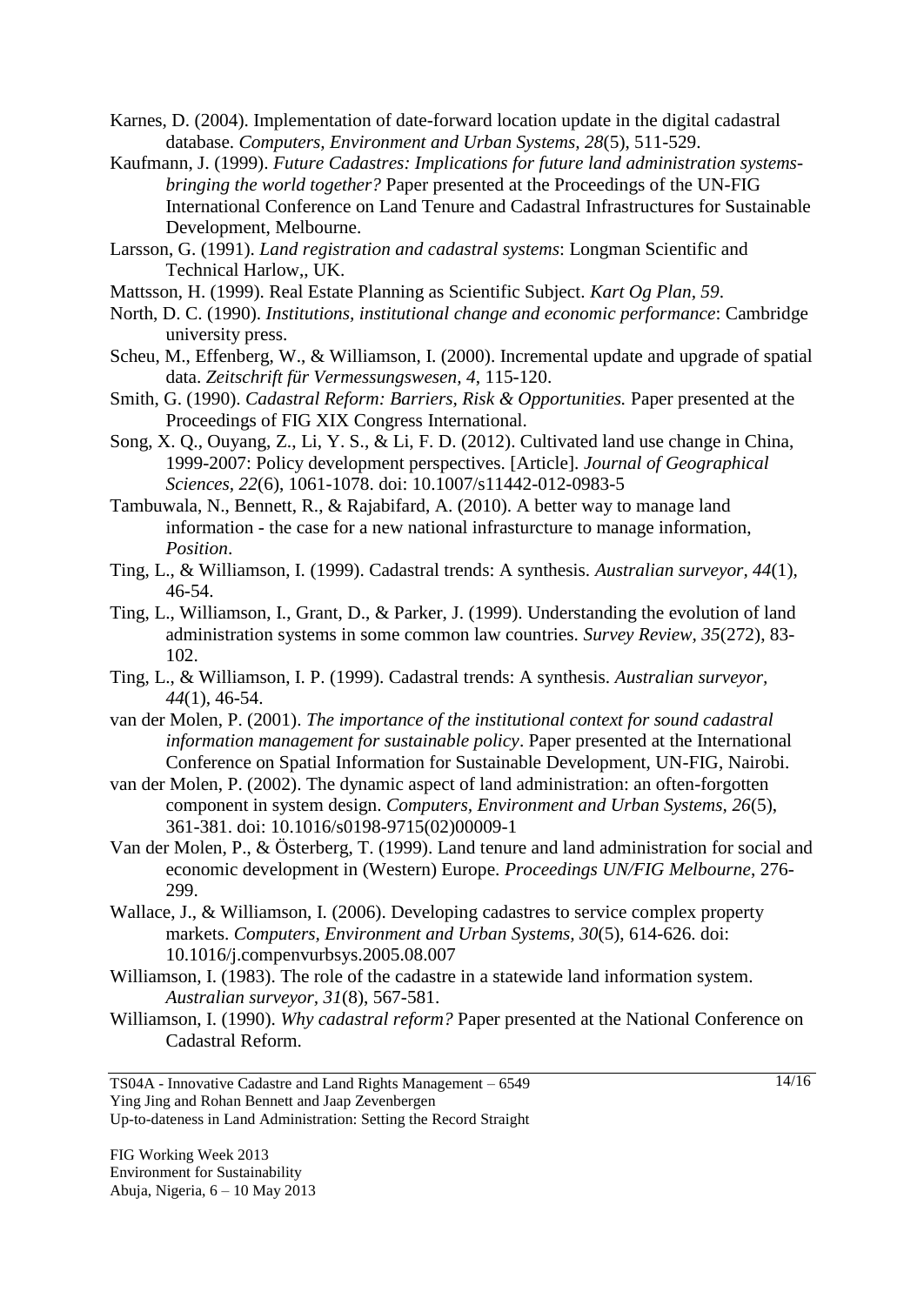- <span id="page-14-8"></span>Williamson, I. (2001a). *The evolution of modern cadastres.* Paper presented at the Proceedings of New Technology for a New Century Conference, FWW2001, Seoul, South Korea.
- <span id="page-14-9"></span>Williamson, I. (2001b). Re-engineering land administration systems for sustainable development — from rhetoric to reality. *International Journal of Applied Earth Observation and Geoinformation, 3*(3), 278-289. doi: 10.1016/s0303-2434(01)85034-  $\Omega$
- <span id="page-14-3"></span>Williamson, I. (2006). Global challenges for land administration and sustainable development. *Invited paper for 'Towards a, 2015*.
- <span id="page-14-1"></span>Williamson, I., Enemark, S., Wallace, J., & Rajabifard, A. (2009). Land administration for sustainable development. *ESRI press, ISBN, 1948947422*, 512.
- <span id="page-14-10"></span>Williamson, I., Enemark, S., Wallace, J., & Rajabifard, A. (2010). *Land administration for sustainable development.* Paper presented at the FIG, Sydney, Australia.
- <span id="page-14-5"></span>Williamson, I., & Grant, D. (1999). *United Nations–FIG Bathurst Declaration on Land Administration for Sustainable Development: Development and Impact.* Paper presented at the Presented as a background paper for a Workshop at an International Conference in Melbourne, Australia.
- <span id="page-14-4"></span>Williamson, I., & Ting, L. (2001). Land administration and cadastral trends--a framework for re-engineering. *Computers, Environment and Urban Systems, 25*(4-5), 339-366.
- <span id="page-14-6"></span>Williamson, I., Wallace, J., & Rajabifard, A. (2006). Spatially enabling governments: A new vision for spatial information. *Towards a, 2015*, 24-25.
- <span id="page-14-7"></span>Williamson, O. (1998). Transaction cost economics: how it works; where it is headed. *De economist, 146*(1), 23-58.
- <span id="page-14-2"></span>Zevenbergen, J. (2002). *Systems of Land Registration: Aspects and Effects, Ph.D. Thesis.*
- <span id="page-14-0"></span>Zevenbergen, J. (2009). Land administration: to see the change from day to day, inaugural address: ITC Faculty, Twente University.

### **BIOGRAPHICAL NOTES**

**Ying Jing** is a Ph.D. candidate in Faculty of Geo-Information Science and Earth Observation (ITC), University Twente. She has gained the M.Sc. certification in Land administration of Twente University. Her M.Sc. research thesis titled 'Assessing LARSI-integrated Participation Procedure in Urban Adjudication in China'. This thesis has been Her M.Sc. research interests are focusing on low altitude remote sensing images, land adjudication, participatory GIS. The author's FIG paper published in 2011 is adapted from this M.Sc. thesis. Her Ph.D. research interests are currently focusing on land registration, cadastral updating, performance evaluation and framework design within land administration domain.

**Rohan Bennett** is an Assistant Professor holding PhD-degree in Land Administration. He has growing experience in development and research projects and more than 70 scientific publications in ISI journals, books, conference proceedings, and professional outlets. Recent research support activities include: developing point cadastres for progressive land tenure recording; development assistance on UN-Habitat's pro poor land recordation tool;

 $\frac{15}{16}$ 

TS04A - Innovative Cadastre and Land Rights Management – 6549 Ying Jing and Rohan Bennett and Jaap Zevenbergen Up-to-dateness in Land Administration: Setting the Record Straight